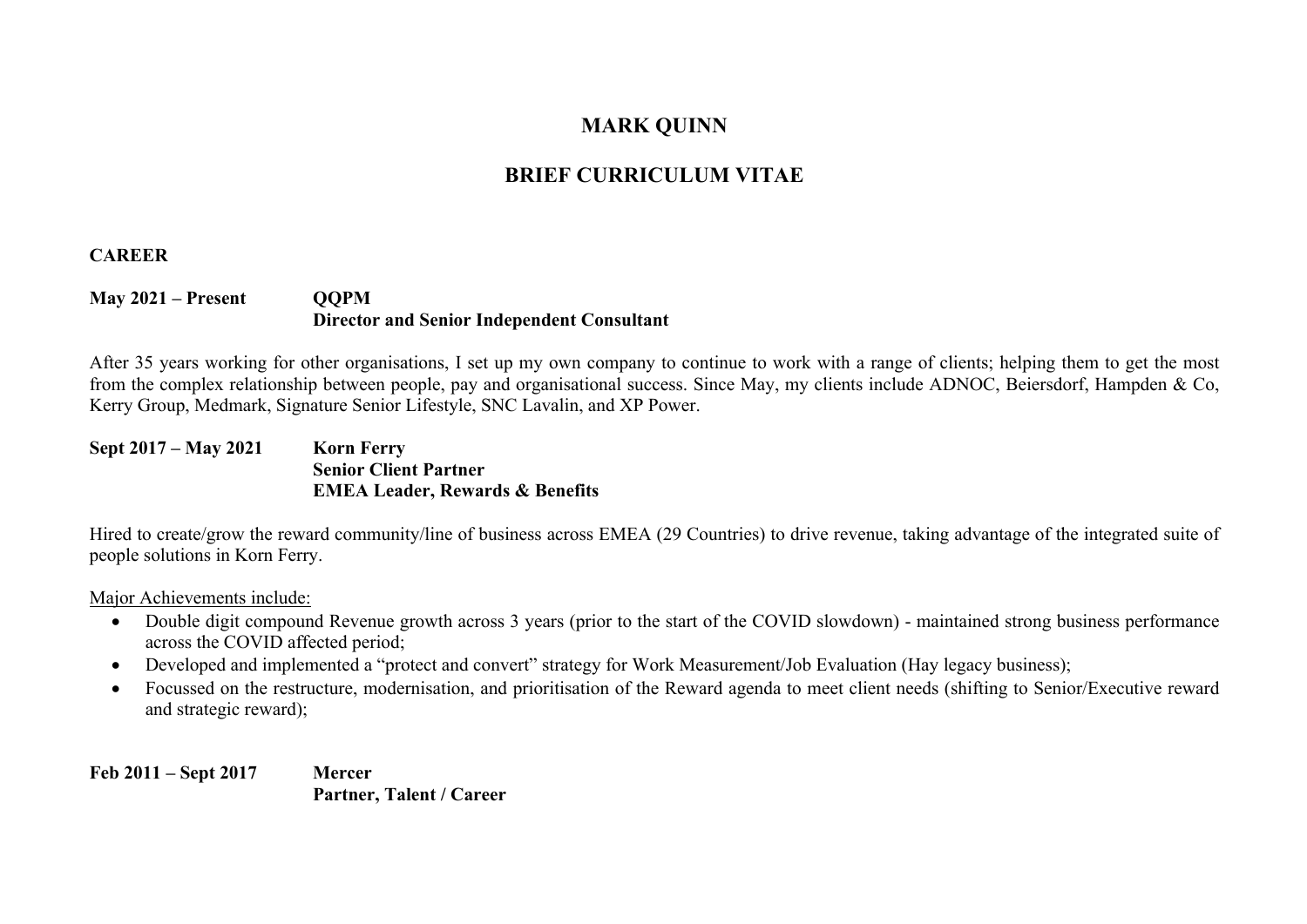## **Jan 2013 – May 2013 UK Leader, Reward Practice (Talent) Jun 2013 – Sept 2017 Market Business Leader, Talent UK&I**

I joined Mercer as a Partner in the reward practice in February 2011 and was appointed to the UK Talent Marked Business Leader role in June 2013.

#### Major achievements include:

- Sustained growth in in UK Talent revenue from \$25m in 2012 to ~\$42m in 2016, with margin growing 0.2% to 20% in 2016;
- Completed 3 restructuring plans whilst maintaining business stability and performance;
- Winning and delivering a broad range of consulting assignments include a multi-disciplinary EMEA-wide project for Citi with annual revenues across 3 years in excess of \$1m p.a. (and a committed future revenue stream for a further 2 years);

Clients included Aviva, Chanel, Centrica, Clydesdale Bank, Credit Suisse, FirstGroup, Heineken, LBG, NBNK, Nestle, the Post Office, RBS Group, SABMiller, Sage, Virgin Media, and Unilever.

### **April 2007 – Jan 2011 Royal Bank of Scotland Regional Head of Reward, UK/ROI Technical Partner Retail, Corporate & Commercial Banking, Wealth Management, & Insurance**

Joined as Technical Partner (Divisional Head of Reward) for Retail & Wealth Management. As a result of the acquisition of ABN AMRO we implemented a regional model and I was made responsible for UK/I – the largest geography.

The role balanced policy responsibilities for the region with provision of divisional reward leadership and management for all customer-facing areas of the Bank (excluding the Investment Bank); c. 70,000 employees, together with people responsibility for the 'reward practice' (the professionals in the UK reward function  $-$  c. 38 FTEs).

#### **June 2000 – March 2007 Ernst & Young, Human Capital Performance & Reward Consulting Director**

Joined as Manager; promoted to Senior Manager in April 2001 and to Director in 2004.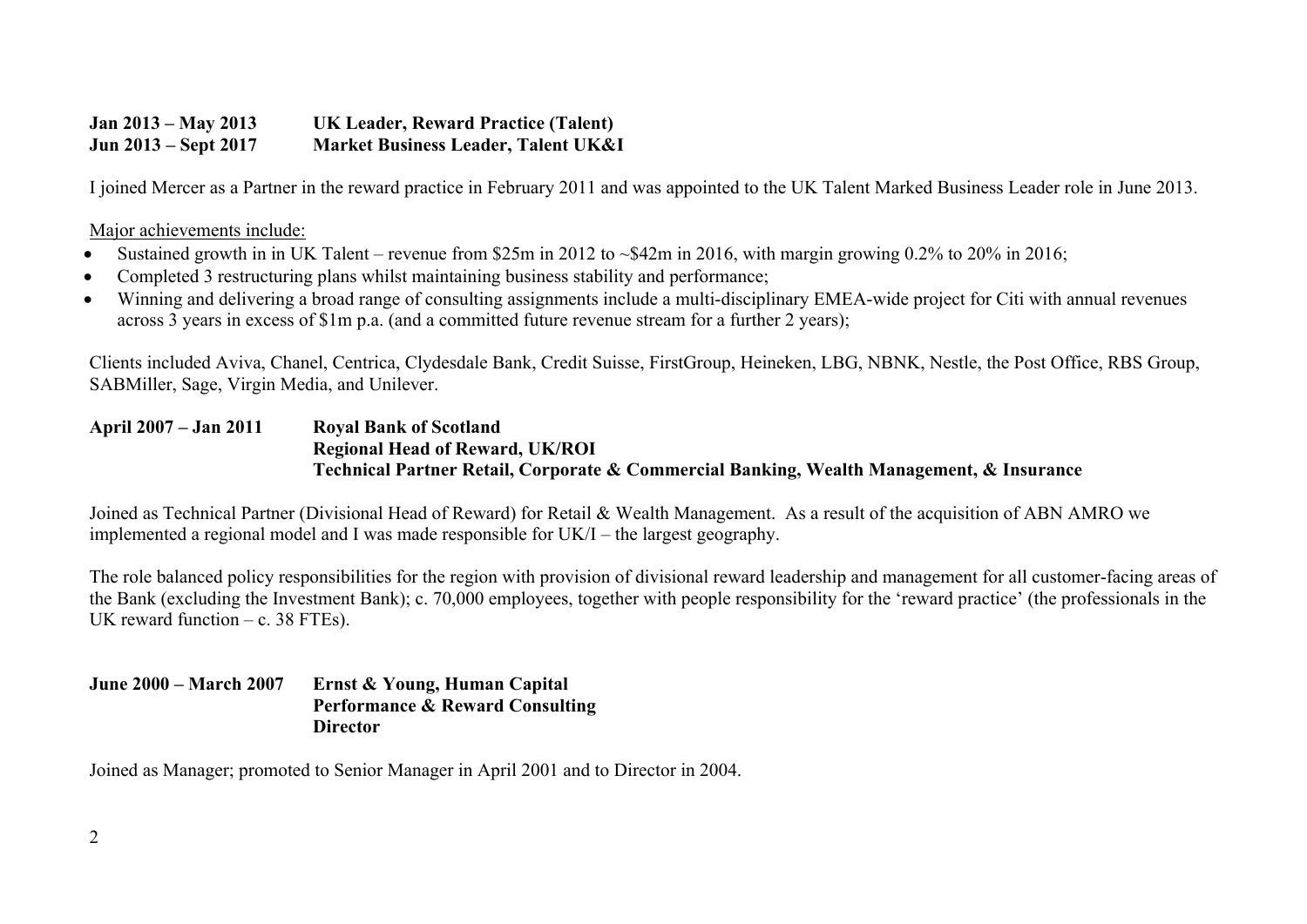- Winning and delivering a broad range of consulting assignments leading multi-disciplinary and multinational teams to successfully meet clients needs;
- Consistently exceeded sales and personal utilisation targets; across my time in EY I was responsible for creating revenue in excess of £11m;
- Clients included: Ansbacher, BBC, ICH, Blockbuster Inc, Caudwell Group, CCHBC, Hewlett Packard, Royal Mail, Companies House, National Grid, National Bank of Kuwait, RSA, the Home Office, Lenovo, Kingfisher, SABMiller, Slough Estates, UFJ International, and XL.

# **Jan 1999 - June 2000 J Sainsbury Plc Remuneration & Benefits Manager – Sainsbury's Supermarkets Ltd**

- Created and implemented a reward strategy for the group;
- Designed and implementated a suite of annual bonus plans for store management;
- Designed and implemented an all employee share option scheme;
- Designed and implemented an all employee voluntary benefits programme;

# **June 1997 - Jan 1999 The Rank Group Plc Head of Executive Compensation/Group Compensation & Benefits Manager (also responsible for Head Office HR).**

- Strategic review of total compensation for the main Board & senior executives;
- Design and implementation of an annual bonus plan for the top 80 in the organisation;
- Redesigned the share option grant process;
- Delivery of cost-savings through creation of a private medical healthcare trust.

# **Feb 1996 - June 1997 Hiscox Insurance Company HR Manager**

- Harmonisation of benefits and terms & conditions in a takeover;
- Design, development and implementation of a new grading and progression scheme;
- Managed the HR aspects of the sale and purchase process.

#### **June 1989 - Jan 1996 SmithKline Beecham**